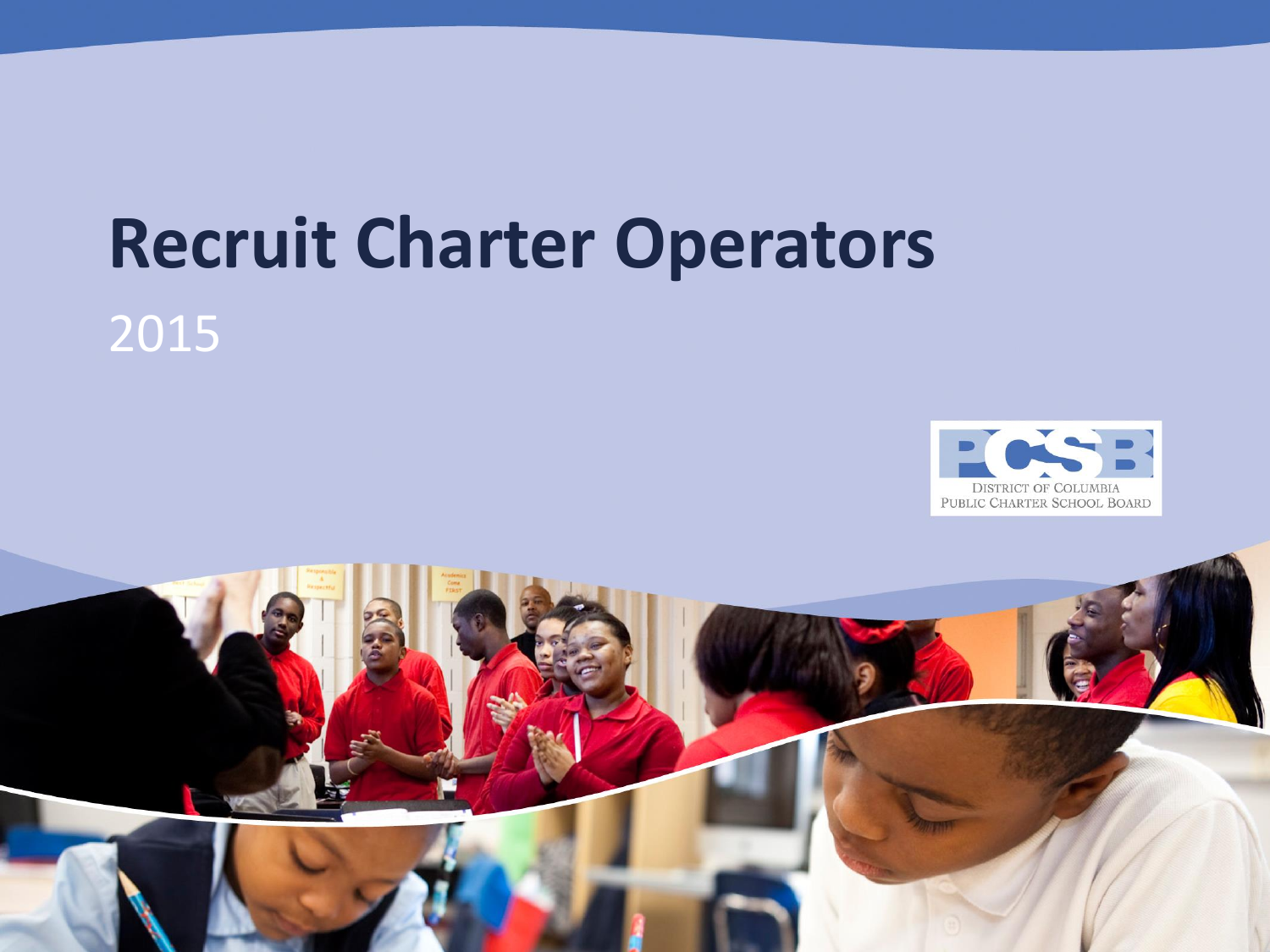#### **Summary**

Why DC?

- **Strong charter law**
- Supportive environment
	- ◆ City
	- ◆ Authorizer
	- ◆ Philanthropic Community
	- ◆ Charter and non-profit Sector
	- ◆ Traditional school system
- **High funding**
- **Good facilities situation**
- **Good opportunity for quality operators to grow**
- Best opportunity to influence the national debate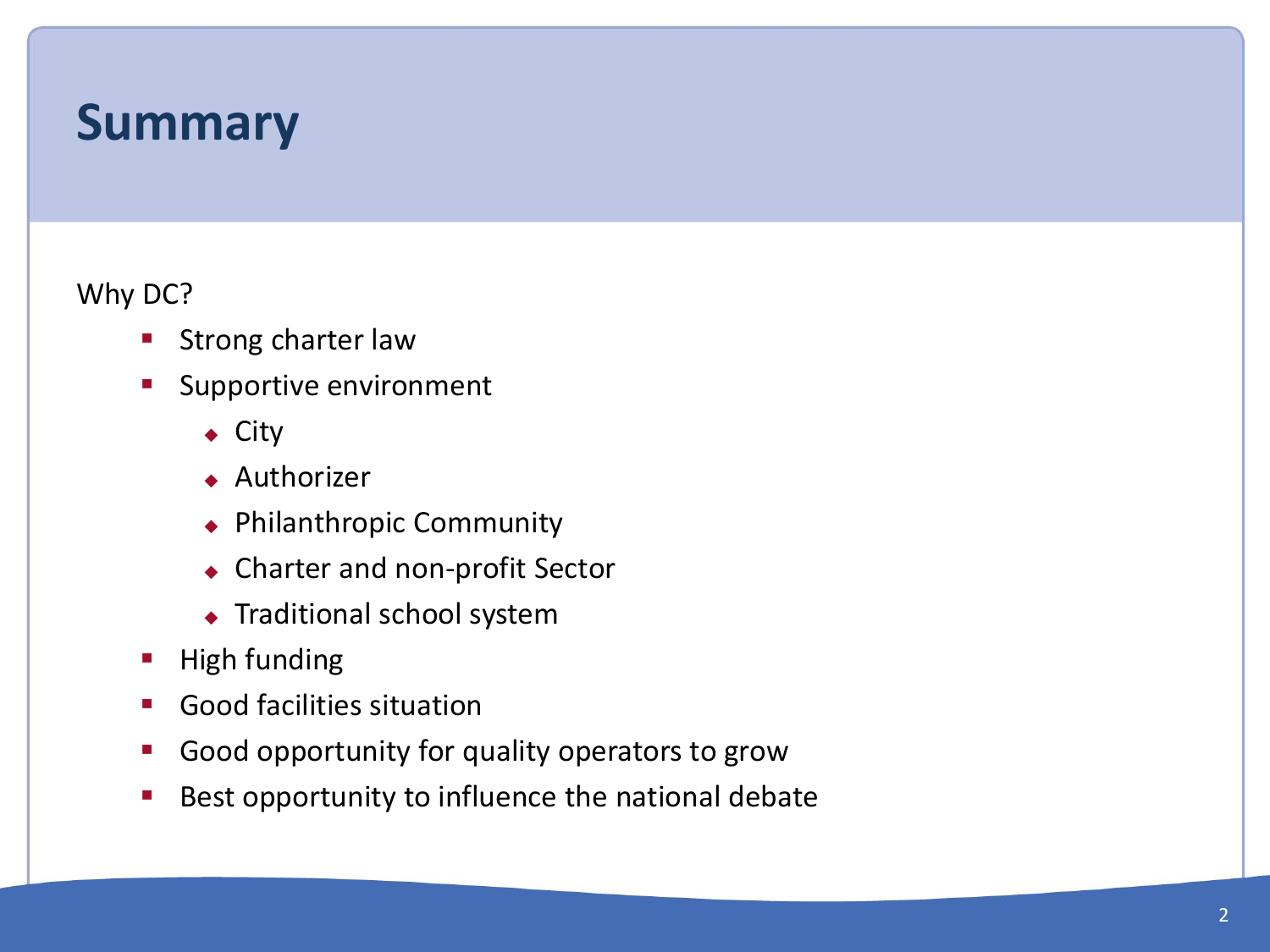#### **Charter School Enrollment**

#### Steady growth: now at 44% of student enrollment

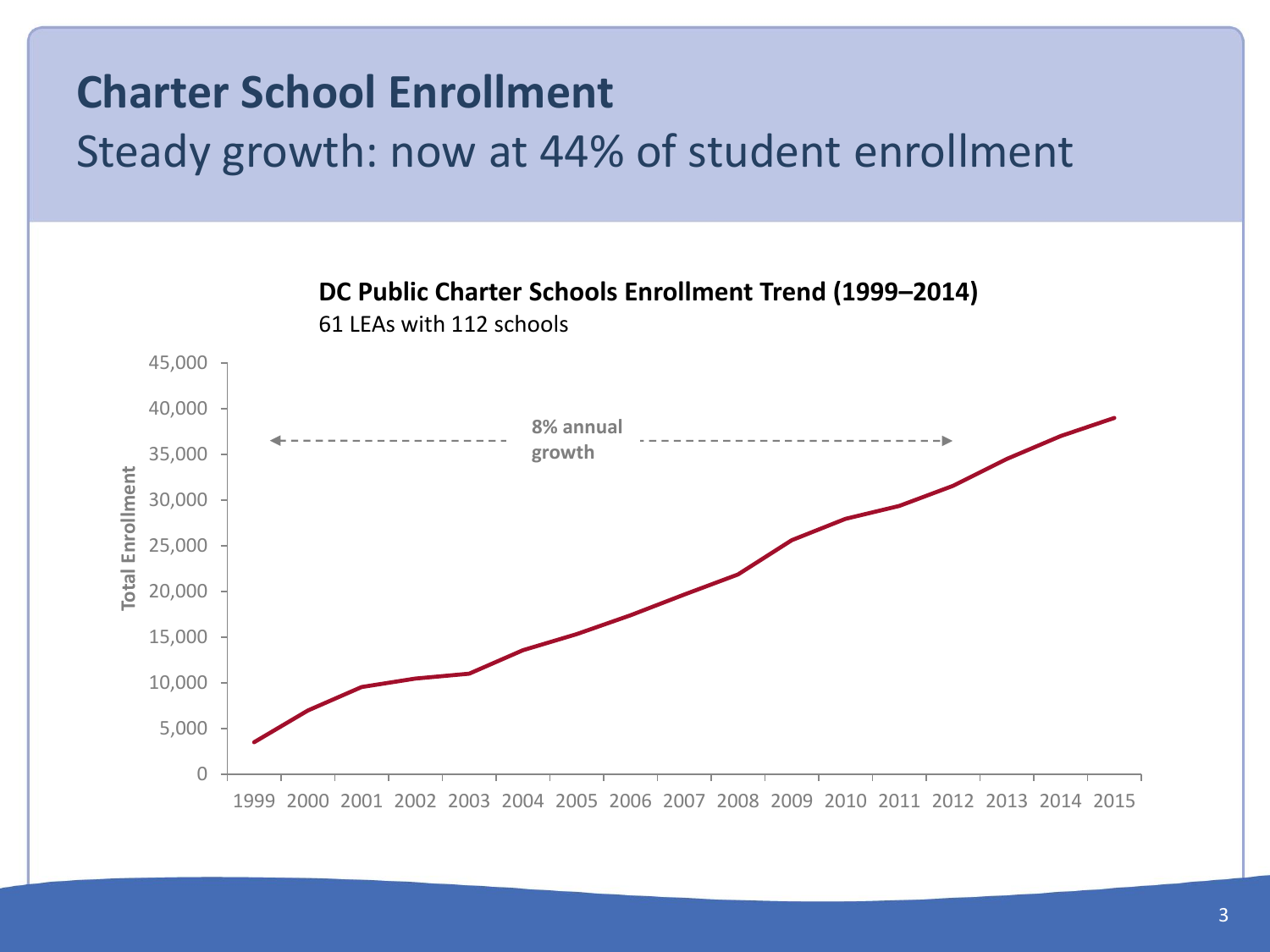#### **Charter Schools are outperforming traditional school system while serving a more challenging population**

| <b>Student Demographics</b><br>2013-14 | <b>PCS</b>      | <b>DCPS</b>     |
|----------------------------------------|-----------------|-----------------|
| <b>Total Enrollment</b>                | 36,565<br>(44%) | 46,393<br>(56%) |
| % Student Population Black             | 77%             | 68%             |
| % Student Population Hispanic          | 16%             | 16%             |
| % Student Population White             | 4%              | 12%             |
| % Students in Special Education        | 12%             | 14%             |
| % Students ELL                         | 7%              | 10%             |
| % Students with Free/Red.<br>Lunch     | 82%             | 75%             |

#### **DC CAS Proficiency Reading & Math Combined**

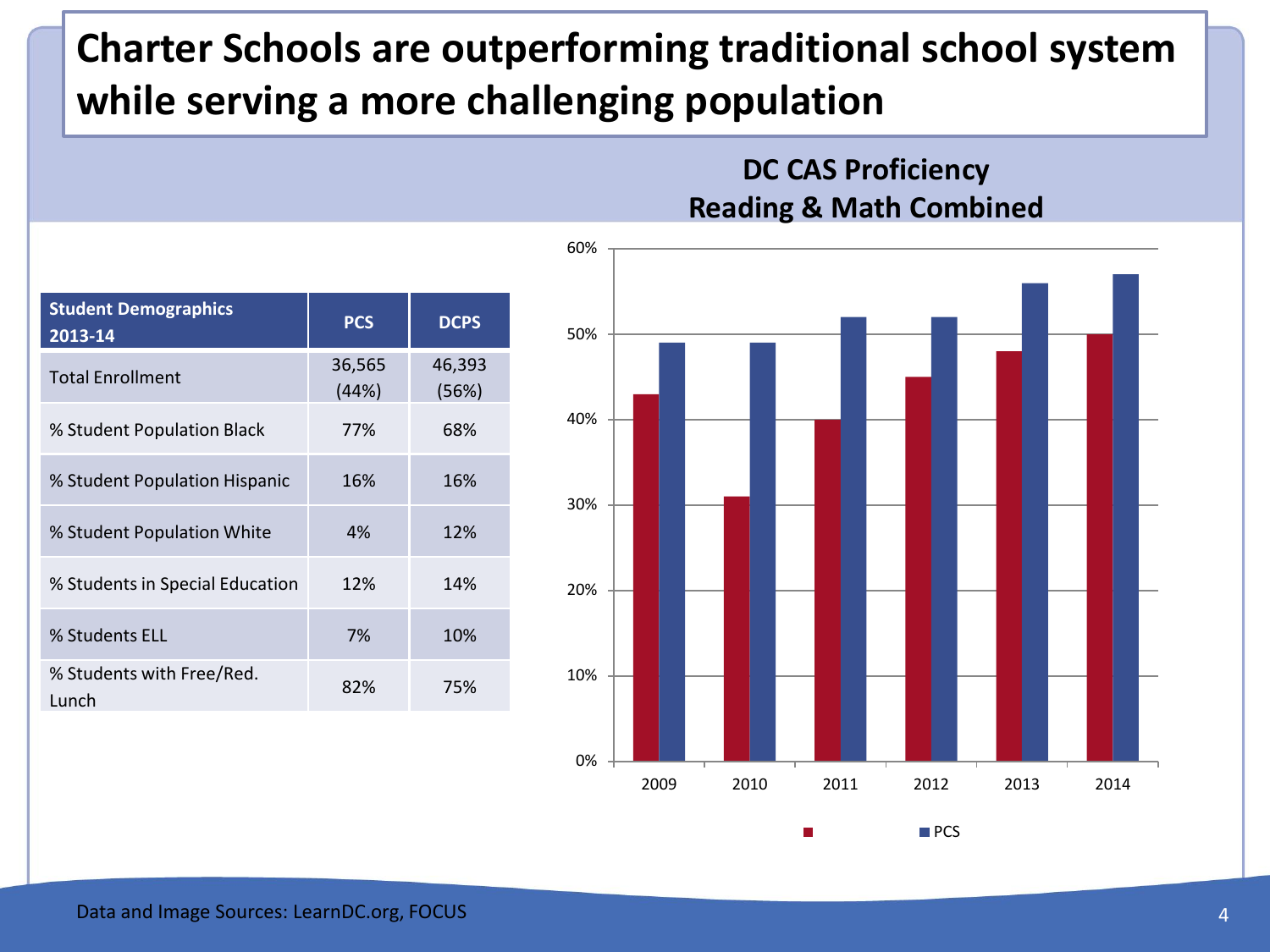#### **DC Charter Law**

School Reform Act of 1996

- **Independent authorizer**
- **High autonomy**
- **Equal funding / money follows the child**

Highly Qualified Teacher

Charter Teachers do **not** need certification

ESEA Waiver

DC submission is a national model for preserving charter school autonomy

State (OSSE) oversees 61 LEAs, of which 60 are charters



NAPCS:

"DC remains a leader in providing operational autonomy to its charter schools and in providing facilities support to charter schools…"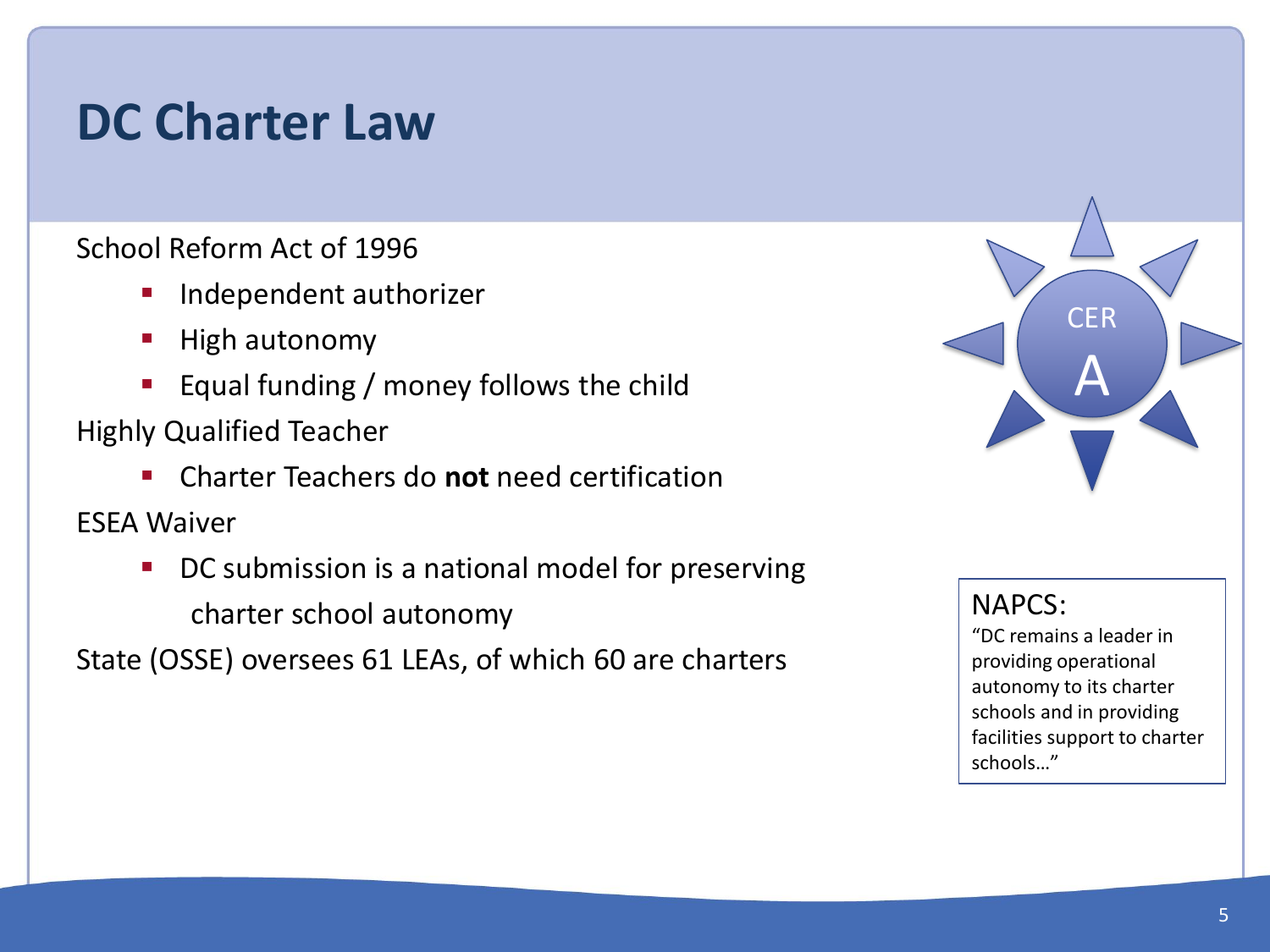#### **Supportive Environment: City**

- Mayor Bowser is a supporter of charter schools her deputy mayor for education, Jennie Niles, was a charter school founder / leader
- City Council Chair Phil Mendelson is a strong supporter of charter schools
- Recently-published "IFF" study highlighted 10 neighborhoods with a dearth of quality educational options, and identified charter schools as a principal option for addressing this deficit
	- Attracting high-performing outside operators is an explicit strategy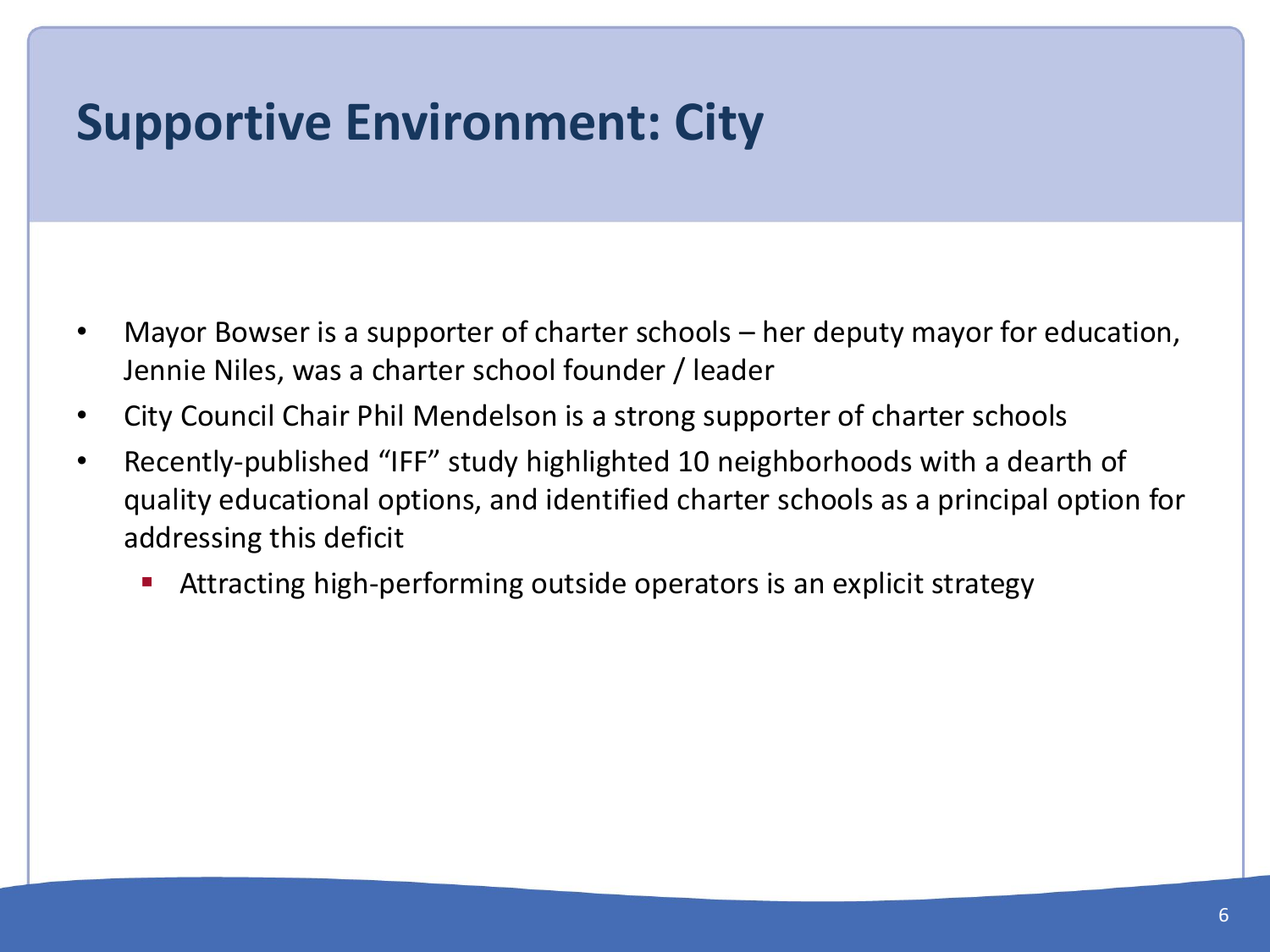#### **Supportive Environment: Authorizer**

- DC Public Charter School Board is autonomous, reporting to a 7-person board
- DC PCSB's "Performance Management Framework" rates schools based on academic and school climate and groups into 3 Tiers
- DC PCSB is aggressive about closing poor performers (Tier 3) and strongly supporting high performers (Tier 1)
- DC PCSB is eager to attract high-performing CMOs to DC
	- Creating a special application process for CMOs with shorter timetable (apply Fall, open Fall of following year)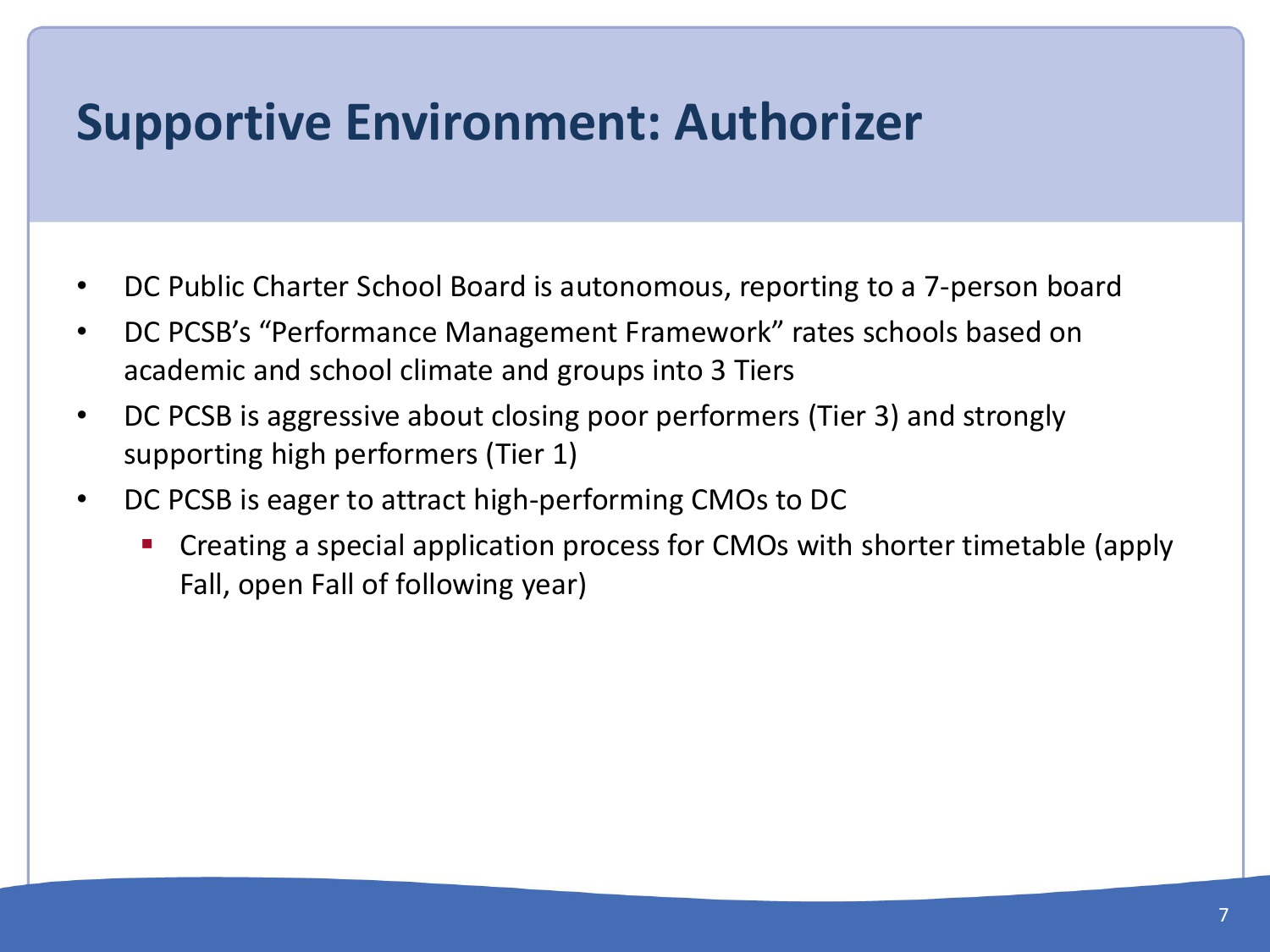## **Supportive Environment: Philanthropy**

- DC is among the top five wealth centers in the US
- Strong philanthropic opportunity at all levels: major donor, foundation, corporate
	- 17 Fortune 500 companies
- DC Schools Fund, supported by leading national charter funders, has reserved \$2mm to attract leading CMOs to DC
- CityBridge, a leading PK-12 local foundation, is highly committed to bringing highperforming CMOs to DC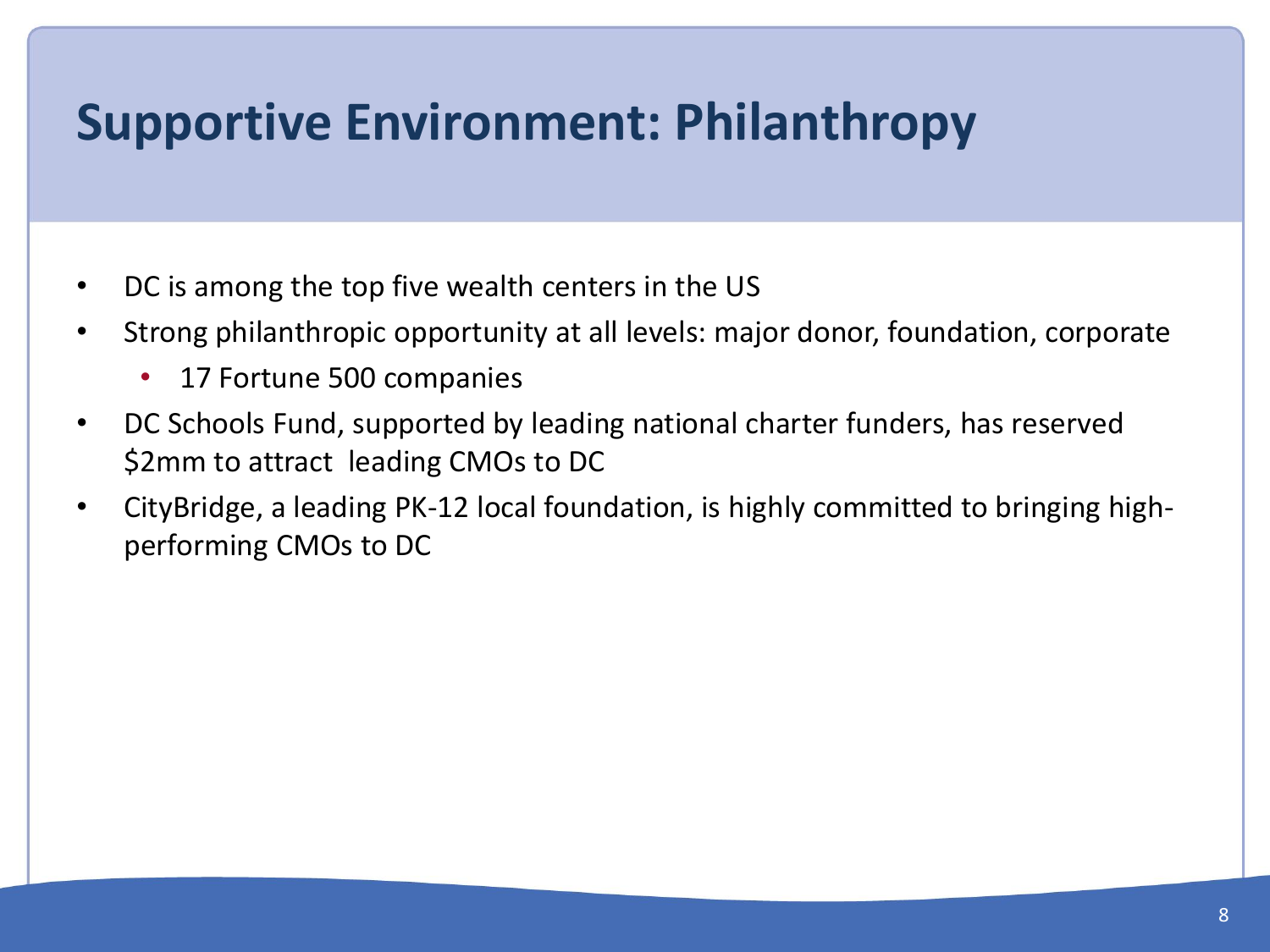#### **Supportive Environment: Charter Sector**

- DC has a thriving charter sector
	- Organized into two aggressive advocacy groups
	- **Filter** Frequently collaborate
	- Play a large role in developing city/state policy
- Large charter sector, plus reform-oriented traditional school system, has attracted dozens of non-profit support organizations:
	- TFA, NLNS, A-Net, TNTP, Charter Board Partners, Building Hope, many more...
	- **Over 60 non-profits focused on college access alone**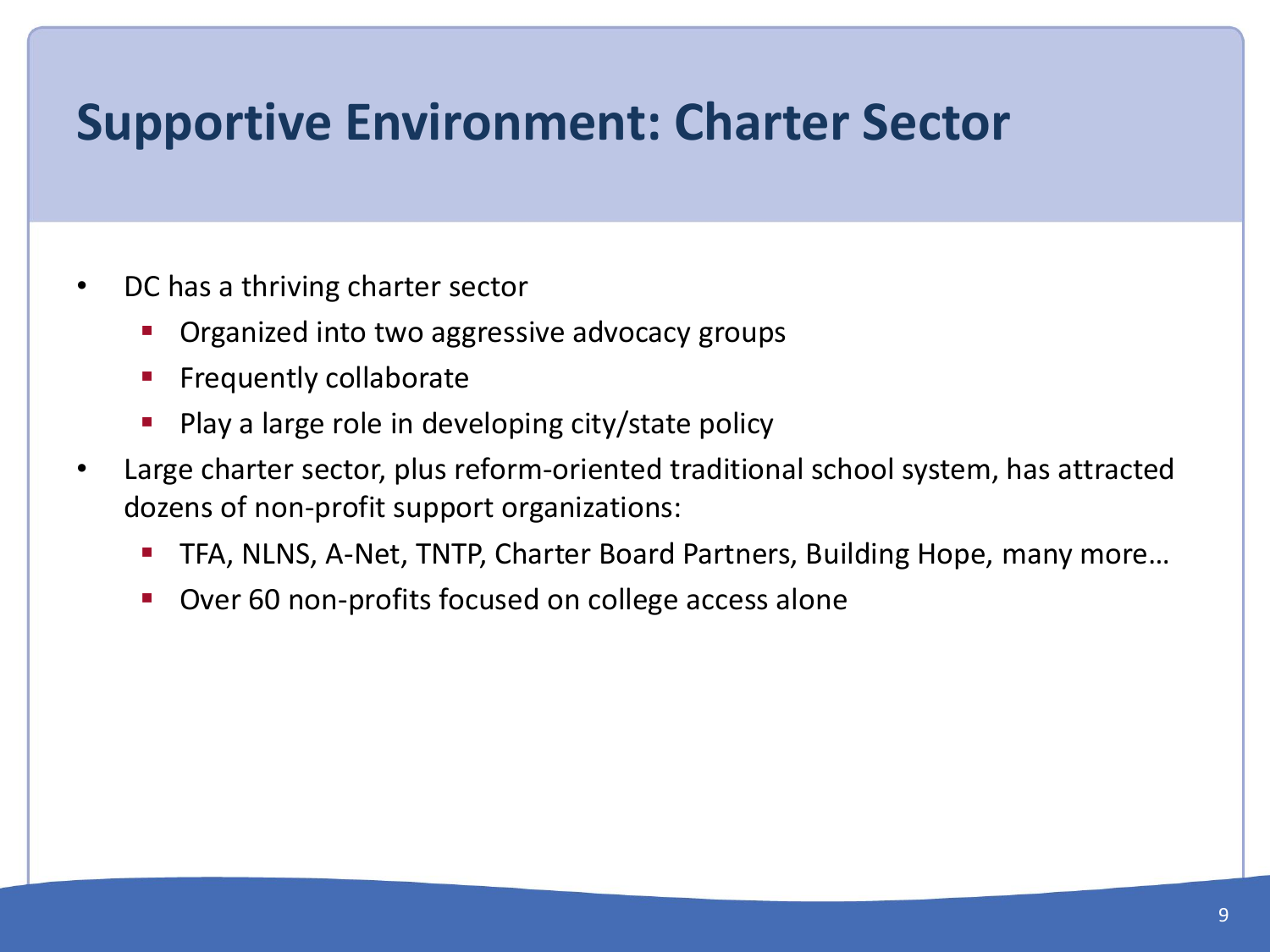# **Supportive Environment: Traditional School System**

- Traditional school system is aggressively pursuing educational reforms
- Traditional school system seeks partnerships with outside operators
- Traditional school system is seeking chartering authority that would allow it to offer maximum autonomy to outside partners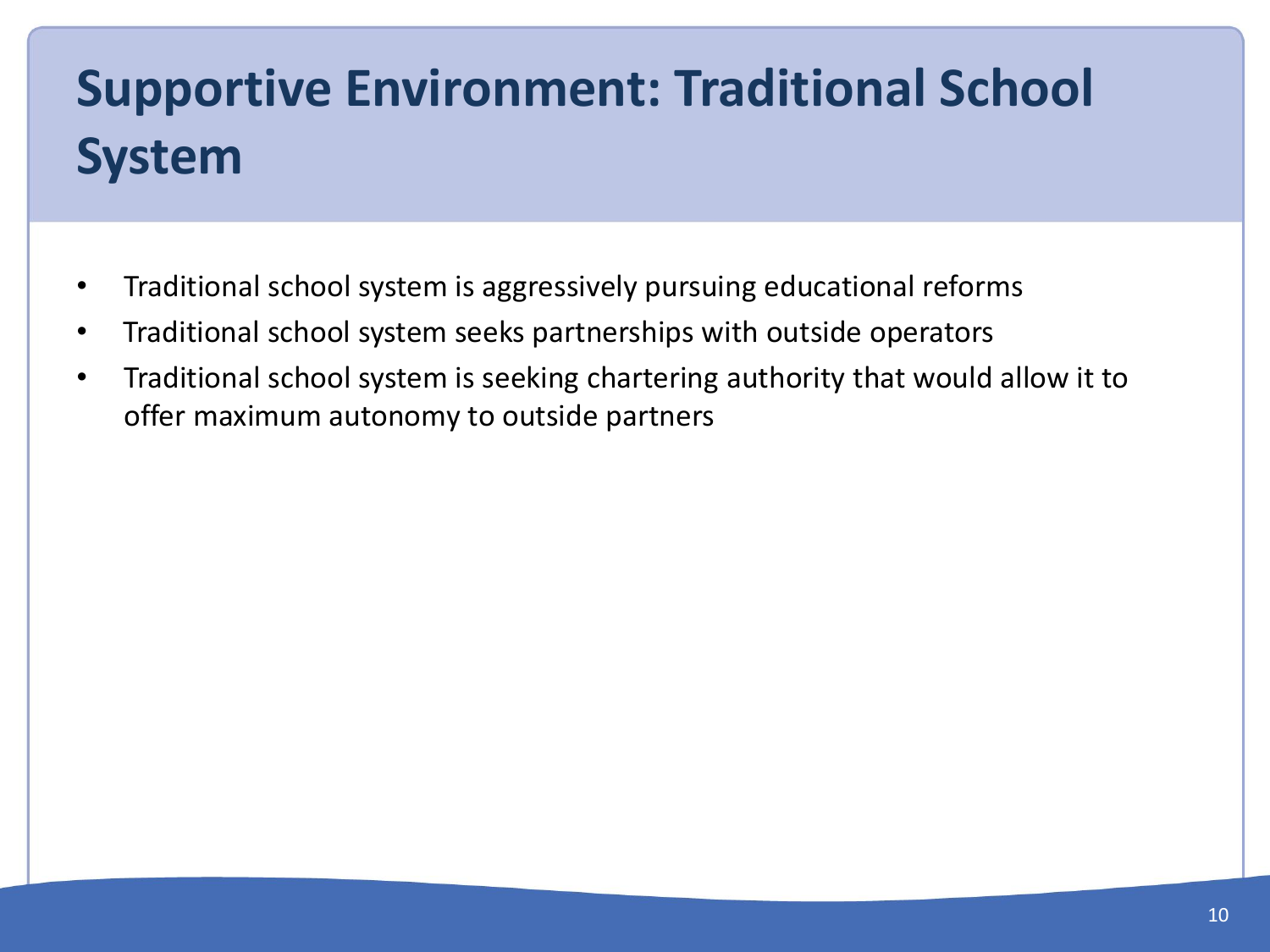# **DC Funding Levels are among the highest in the nation**

- Uniform Per-Pupil Funding (UPSFF) of \$11,580 for high school
- Additional \$3,072 per-student facilities allotment
- Additional \$2,079 if student is on TANF, SNAP, is homeless, foster, or is a year or more behind in HS
- Additional \$10,000 to \$40,000 per pupil who is SPED, depending on level
- Additional \$4,679 per pupil who is ELL
- Plus, DC is a recipient of Federal Vb funds for charter startup (\$700,000 per school)
- Plus "3-sector" funds allocated only to DC:
	- \$15mm/yr of supplemental federal money for DC charters

The typical DC elementary charter receives \$17,000- \$18,000 in public funding per pupil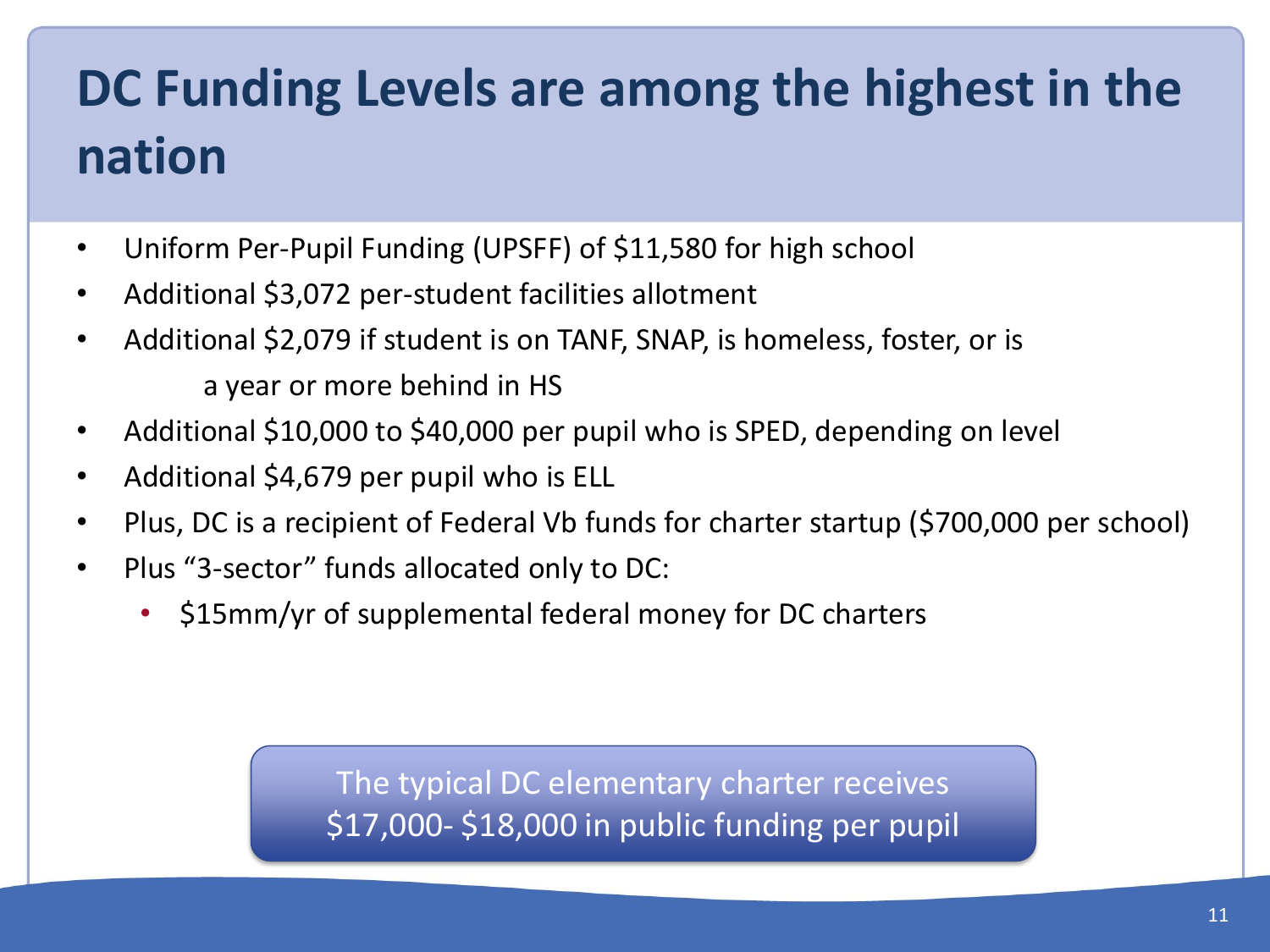#### **Facilities**

- Surplussed traditional school system buildings go through open RFO process
	- Many charter schools currently in former traditional school system buildings
	- **Many more buildings likely to become available**
	- We are working to building in a priority in RFO for high-quality operators
- Beyond public buildings, the per-pupil facilities allotment is meant to permit an operator to afford lease or debt service on new construction
	- **51mm "Citybuild" grants from OSSE (funded by 3-sector), along with low**interest debt and credit enhancement
	- **Building Hope provides turnkey construction, subordinate financing,** incubation space, and other services
	- Numerous other sources of capital: United Bank, Charter Schools Development Corp, Canyon-Agassi, others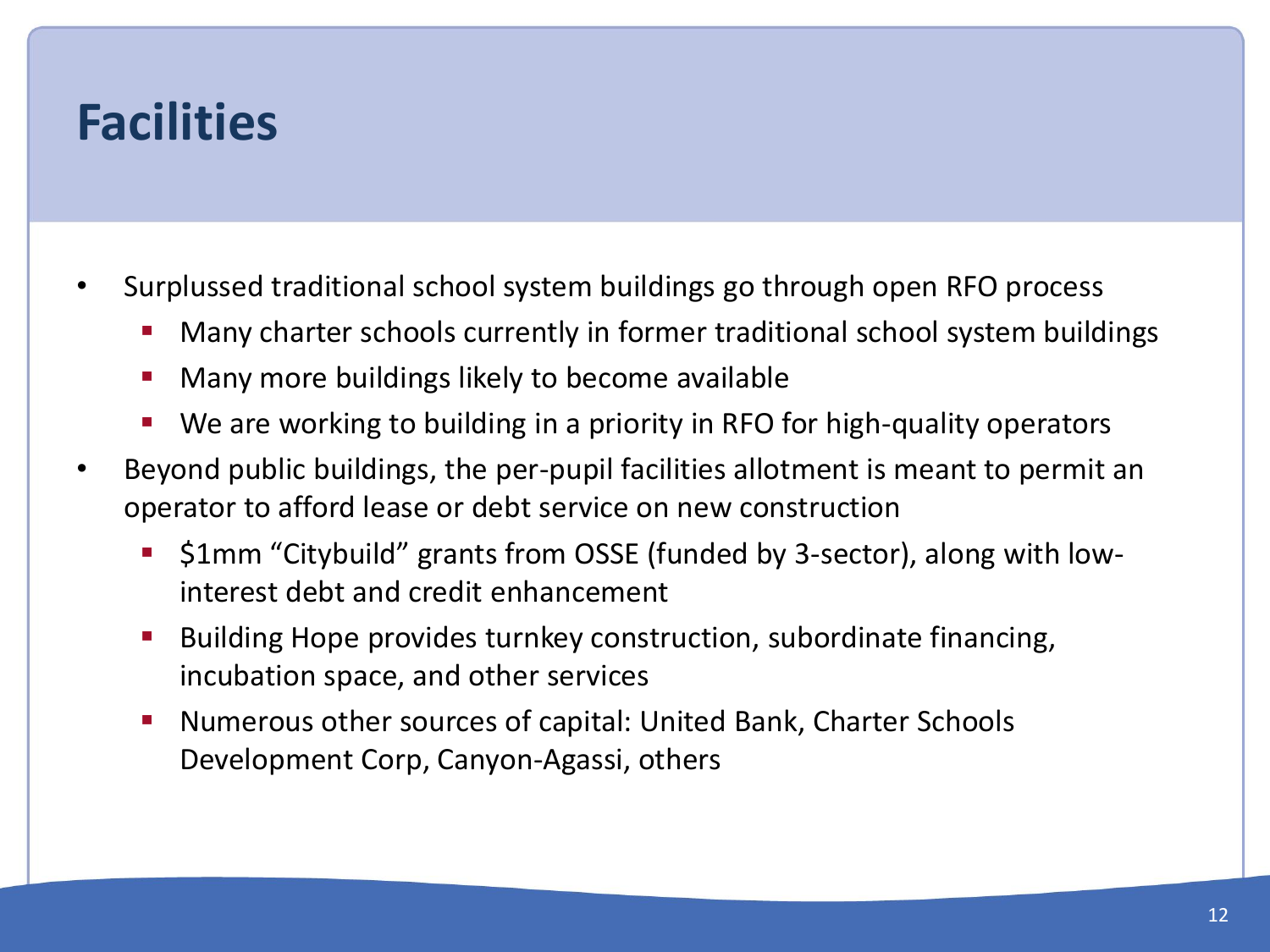## **Good Environment for Growth**

- Parent community is experienced with choice
- High awareness of charter schools
- Growth overall in public school census count of 2,000 3,000 children per year
- DC PCSB is committed to continue closing low-performing charter schools